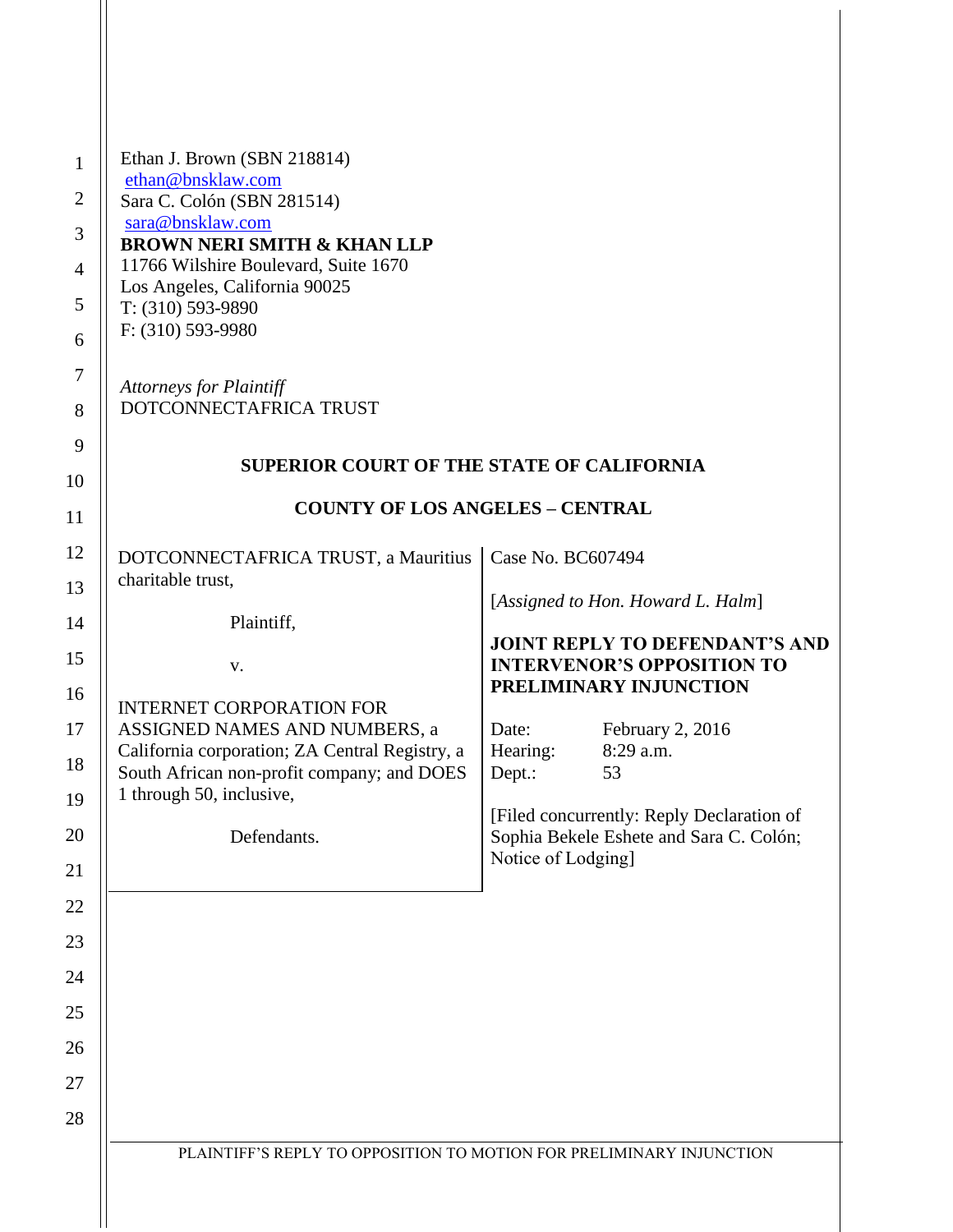#### **MEMORANDUM OF POINTS AND AUTHORITIES**

# **I. INTRODUCTION**

Defendant Internet Corporation for Assigned Names and Numbers ("ICANN") through its bylaws, articles of incorporation, and applicant guidebook repeatedly represented that the new gTLD application process would be transparent, fair, and not subject any applicants to disparate treatment. **ICANN's own Independent Review Process ("IRP") found ICANN purposefully failed to give DCA the treatment that it promised when it violated its bylaws**. ICANN attempts to distract from the fact that it continued to unfairly process DCA's application after the IRP by extensively misquoting Ms. Bekele's deposition transcript and citing irrelevant facts. ICANN's disparate treatment of DCA's application versus ZACR's speaks for itself.

DCA had already passed the financial, administrative, and technical portions of the application process when ICANN halted DCA's application based on faulty GAC advice as the IRP panel concluded. After the IRP, ICANN and its Geographic Names Panel ("GNP") provider InterConnect Communications ("ICC") wrongfully failed DCA based on purportedly inadequate endorsements. At the time, ICANN and ICC failed DCA based on a hyper-technical reading of a single discretionary criteria. Now, knowing how weak that argument is, ICANN and Intervenor ZA Central Registry ("ZACR") argue that the African Union Commission ("AUC") withdrew its endorsement of DCA.<sup>1</sup> This withdrawal was not valid for the reasons explained below as ICANN well knows as it processed DCA's application for years after the purported withdraw. Even if the withdrawal were valid, DCA also had an endorsement from the United Nations Economic Commission for Africa (UNECA) a long-standing participant at ICANN's GAC. ICANN agreed that UNECA constituted a valid endorser. UNECA's post IRP statement, made well after DCA's application should have been evaluated and passed and elicited by the AUC to try to discredit the UNECA endorsement, that it was not a proper endorser is irrelevant because ICANN concluded otherwise.

26 27

 $\overline{a}$ 

MEMORANDUM OF POINTS AND AUTHORITIES

<sup>&</sup>lt;sup>1</sup> ICANN was cc'd on the letter from the AUC and DCA raised the issue of the letter with ICANN in correspondence before it submitted its application. *See* January 3, 2017 Declaration of Sophia Bekele Eshete ("Jan. 3 Bekele Decl."), ¶ 10, Ex. 6. ICANN's self-serving insistence that it was unaware of the withdrawal until recently is utterly unfounded and further evidence that ICANN will say and do anything to justify its wrongful rejection of DCA's application.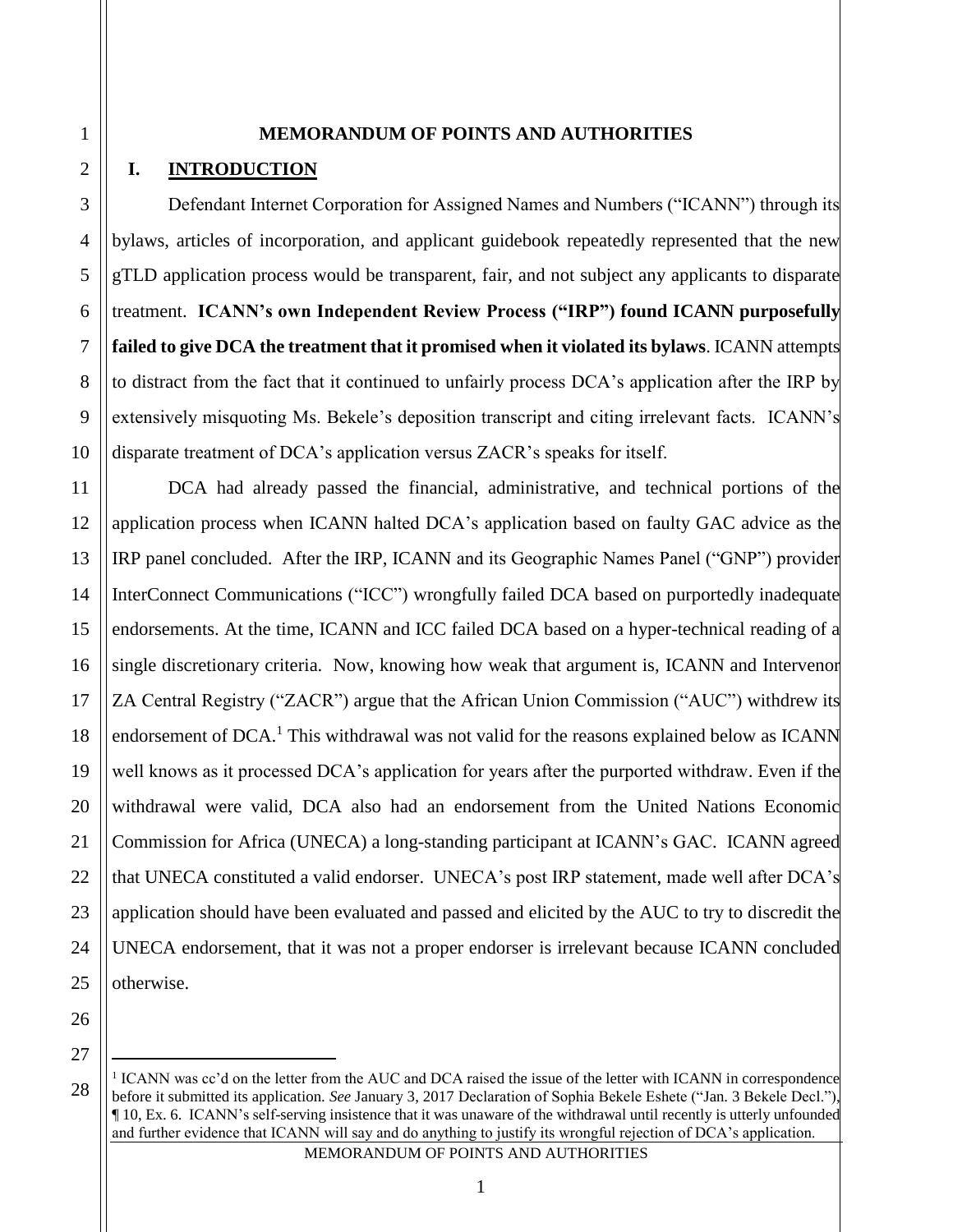$\overline{a}$ 

In opposing DCA's motion for a preliminary injunction ("PI"), ICANN concedes that the IRP held that ICANN violated its representations of fairness and even-handedness, but claims that DCA was provided complete and full redress for that wrongful conduct.<sup>2</sup> ICANN's argument that DCA was not injured because it was placed back into geographic names review is baseless. ICANN assigned the same reviewer to the file who had already stated biased and negative comments about DCA openly (January 6, 2017 Declaration of Ethan J. Brown ("Jan. 6 Brown Decl.") Ex. B) and then denied the names review on a pre-textual issue with a **discretionary factor** in evaluating endorsements. In stark contrast, ICANN assisted ZACR at every turn. ICANN agreed to consider endorsements from the AUC and UNECA, only because ZACR – ICANN's favored applicant - would have otherwise indisputably failed the geographic names review. (Jan. 3 Bekele Decl. ¶ 26, Ex. 19.) In support of its application, ZACR misrepresented its endorsements by submitting more than 30 letters from individual countries which actually claimed to support the AUC's "reserved names initiative;" *87.5% of ZACR's "endorsements"* **did not even identify ZACR or associated individuals by name,** evidencing that the endorsing governments did not know of ZACR. **(**Reply Declaration of Sara C. Colón ("Colon Reply Decl.") Ex 1.) Nevertheless, ICANN's GNP determined that ZACR satisfied the first criteria of evaluation, that the "letter clearly express[es] the government's or public authority's support for or non-objection to the *applicant's* application." (*Id.* Ex. 3.) The collusion between ICANN and the purportedly independent GNP provider ICC appears contrary to the terms of reference for the GNP published by ICANN.<sup>3</sup>

When ICANN issued its first set of clarifying questions to DCA, it merely stated that the endorsements were insufficient, because they lacked the fourth, discretionary criteria for endorsement letters. DCA responded by stating that it believed the endorsement letters were sufficient for all criteria. ICC disagreed, but when DCA agreed to an extended evaluation, ICC staffer, Mark McFadden, suggested to ICANN that ICANN provide an explanation as to why

MEMORANDUM OF POINTS AND AUTHORITIES

<sup>&</sup>lt;sup>2</sup> DCA objected to ICANN's sending DCA back to the same conflicted GNP Panel, who per the Guidebook, must remain independent. By placing DCA back to the same Panel, DCA could not receive a fair processing. Reply Declaration of Sophia Bekele ("Reply Bekele Decl.") ¶ 10, Ex. E; Jan. 3 Bekele Decl. Ex. 3, § 2.4.3.

<sup>3</sup> [https://archive.icann.org/en/topics/new-gtlds/eoi-geonames-02apr09-en.pdf;](https://archive.icann.org/en/topics/new-gtlds/eoi-geonames-02apr09-en.pdf) [http://www.domainpulse.com/2009](http://www.domainpulse.com/2009/04/03/icann-extends-deadline-for-independent-evaluator-applications/) [/04/03/icann-extends-deadline-for-independent-evaluator-applications/](http://www.domainpulse.com/2009/04/03/icann-extends-deadline-for-independent-evaluator-applications/)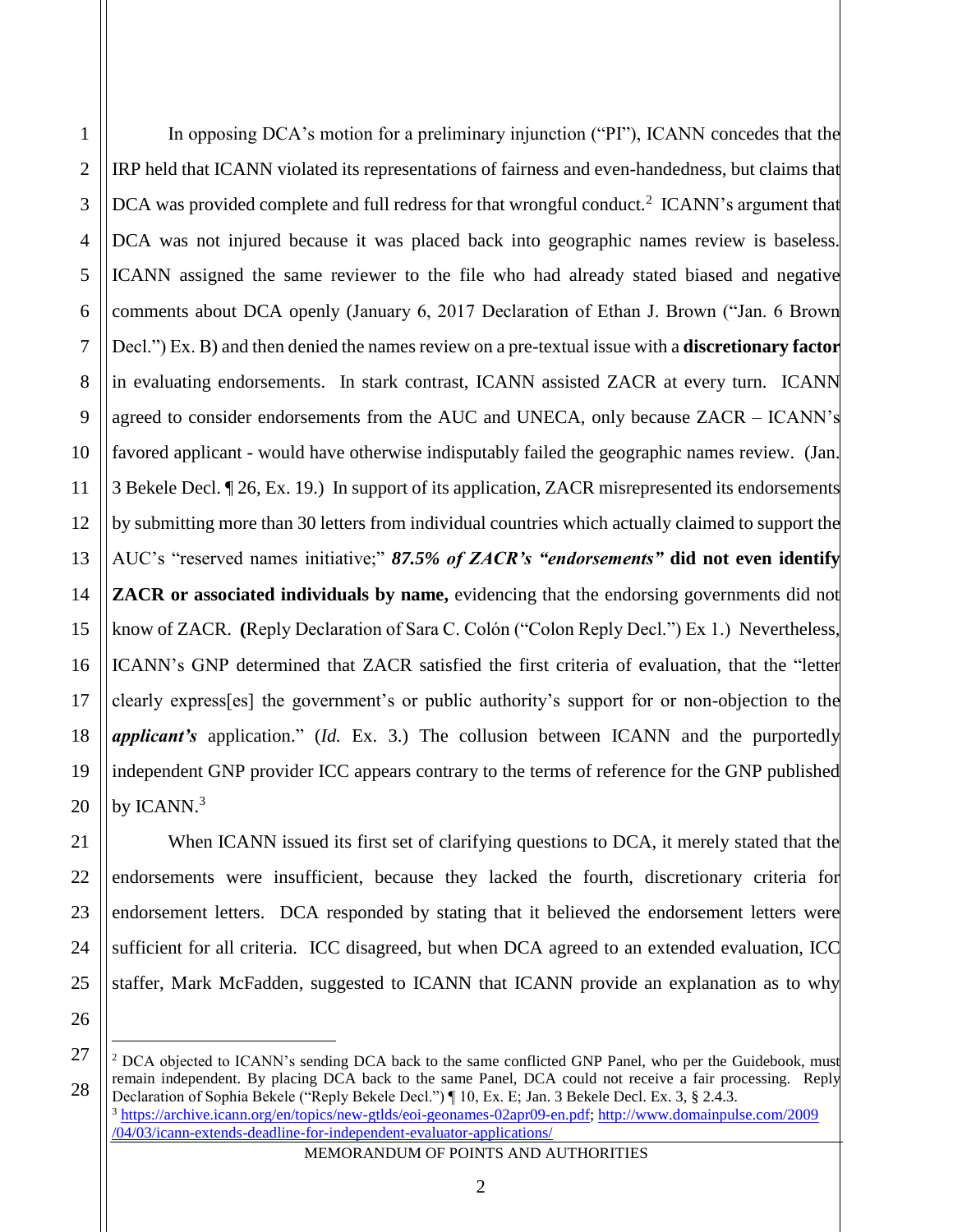DCA's endorsements were insufficient as to the fourth criteria. (Colón Reply Decl. Ex. 1.) Although ICC was to be an evaluation panel independent from ICANN (and not subject to any influence from ICANN), when ICANN rejected this, Mr. McFadden issued the same clarifying questions a second time – a pretext to justify its planned rejection of DCA's application. (Jan 3. Bekele Decl. Ex. 13.) In stunning contrast to it intentionally stonewalling DCA, ICANN ghostwrote the endorsement letter ZACR used to pass evaluation and signed an improper registry agreement with ZACR. In short, ICANN manipulated the .Africa gTLD application process to ensure ZACR's success and DCA's failure. ICANN cannot claim that DCA has been provided redress for its improper and disparate conduct when the whole process, even after DCA's IRP victory, has been a rigged process designed to ensure DCA's ultimate failure.

12 13 19 20 Defendants' arguments as to DCA's harm are red herrings. ZACR argues that Plaintiff DCA cannot be harmed because DCA Registry is a shell company. DCA Registry is a separate legal entity wholly-owned by DCA (who has partnered with the well-experienced international registry CentralNic), responsible for the operation of the .Africa gTLD if awarded to DCA. (Reply Bekele Decl. <sup>¶</sup> 3.) DCA Registry will not operate if .Africa were delegated to ZACR, and DCA would also suffer. (*Id.*) Finally, both ZACR and ICANN claim that DCA cannot demonstrate "irreparable harm". While this is the federal court standard, *it is not the standard here*. DCA demonstrates substantial harm, even irreparable harm, in the destruction of its business and the loss of the ability to control the unique sunrise period which includes, the "landrush" period for non-trademark premium domain name sales. The only harm demonstrated by ZACR is speculative monetary harm. If monetary harm is no grounds for granting a PI, it logically cannot be grounds for denying it.

DCA respectfully requests the Court grant its motion for a preliminary injunction.

- **II. RELEVANT FACTS**
- 25

1

2

3

4

5

6

7

8

9

10

11

14

15

16

17

18

21

22

23

24

# **A. DCA's endorsements from the AUC and UNECA remain valid**

26 27 28 ICANN had suggested to potential applicants, that they begin the process of obtaining endorsements well in advance of applying. (Jan. 3 Bekele Decl., ¶ 5 Ex. 3, p. 2-20.) Thus, DCA obtained endorsements from both the AUC and UNECA, among others, years before applying. (*Id.* at Exhs. 6 and 8.)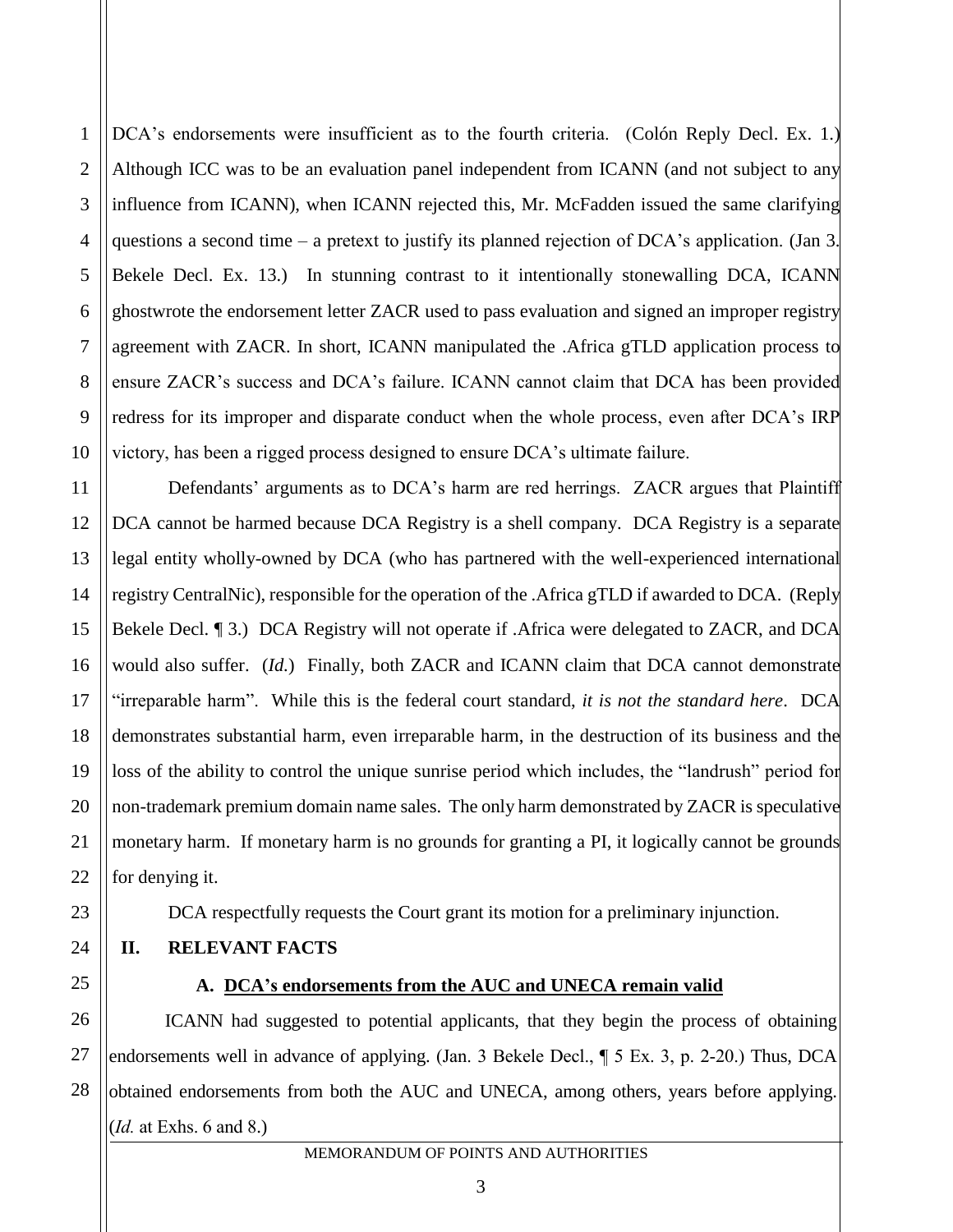In 2010, nearly a year after granting its endorsement, the AUC wrote to DCA, stating that it "has reconsidered its approach in implementing the subject Internet Domain Name (DotAfrica) and no longer endorses individual initiatives in this matter related to continental resource." (*Id.* Ex. 7.) DCA never understood this letter to constitute a valid withdrawal. (Reply Bekele Decl. Ex. C) ICANN never raised this argument until this litigation, although it was copied on the letter and DCA referenced the letter extensively in correspondence to ICANN throughout the entire process. (*Id.*) DCA had no reason to believe ICANN had not received the letter, as ICANN now questionably claims. (Declaration of Christine Willet  $\P$  8.)<sup>4</sup>

ICANN now claims that DCA understood the April 16, 2010 purported withdrawal letter to be valid, because it stated in a letter the next day "we fully support the open process and we are quite confident based on our due diligence…to be one of the leading contenders." LeVee Declaration, Ex. L. However, *Ms. Bekele never acknowledged that the purported withdrawal was valid*, but clearly stated in her reply letter to the AUC "...we fully support **the ICANN open process** and **we are quite confident to be a leading contender**. (Bekele Reply Decl. ¶ 5, Ex. B.) Any reference DCA made to "reinstating" the AUC's letter was an attempt to comply with ICANN's new demands, not an acknowledgment that the endorsement had been withdrawn pursuant to the rules in the Guidebook. The Guidebook clearly states that an endorsement cannot be withdrawn unless the conditions to the endorsement were not fulfilled. (Jan 3 Bekele Decl., Ex. 3, § 2.2.1.4.3.) There were no conditions to the AUC's endorsement of DCA.

ICANN further claims that DCA later acknowledged that the AUC withdrew its support and cites to a January 26, 2011 letter. (ICANN Opp. at 4:21-24.) But in the same letter, DCA states: "[W]e still believe that our original endorsement that was given by the AU Chairperson remains valid. As a direct consequence, we no longer give credence to the letter that was purportedly issued in the name of the Deputy Chairperson[.]" (LeVee Declaration, Ex. M.)

Finally, ICANN claims that because DCA requested that "ICANN…give DCA no less than 18 additional months" to obtain individual endorsements, that it "obviously acknowledged that it

27

 $\overline{a}$ 

28

MEMORANDUM OF POINTS AND AUTHORITIES

1

2

3

4

5

<sup>4</sup> ICANN and ZACR misleadingly suggest that DCA conceded it was not permitted to "skip" the geographic names review. DCA only agreed that no parties could "skip" the geographic names review. Immediately prior to that statement, Ms. Bekele testified that DCA had sufficient endorsements to pass the geographic names review and therefore did not "skip" the review. (LeVee Decl, Ex. H at 180.)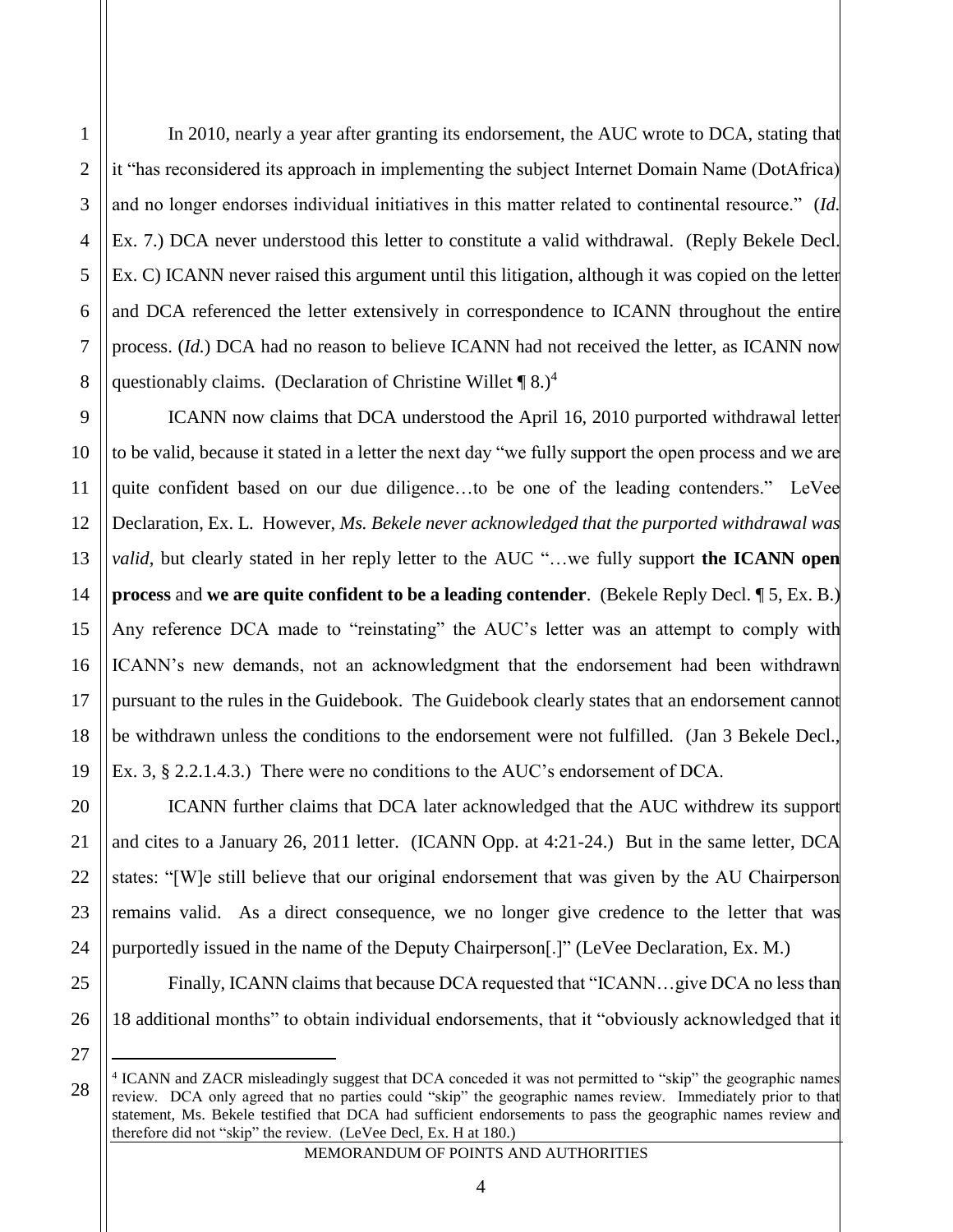lacked the required support at the time of the IRP." (ICANN Opp. at 6:9-10.) But this was not DCA's entire request. At the IRP, DCA requested that "DCA... be granted a period of no less than 18 months to obtain Government support **a**s set in the Applicant Guidebook and interpreted by the Geo-Panel…**or accept that the requirement is satisfied as a result of the endorsement…by UNECA.**" (Jan. 3 Bekele Decl. Ex. 1 (¶46).) The request was in the event that the endorsements from the AUC and UNECA were invalidated by the IRP. (LeVee Decl. Ex. H at 205:14-20; 208:13-23.) Ms. Bekele thoroughly explained this request in the deposition transcript excerpts that were submitted by ICANN.<sup>5</sup> (Id.)

Ultimately, ICANN failed DCA's application not because of the withdrawals it now belatedly asserts to justify its wrongful actions but because it found the letters did not satisfy the following discretionary criteria: "that the application should demonstrate the endorsers understanding that the applicant is applying for the gTLD through ICANN and will accept the gTLD pursuant to any conditions ICANN imposes."<sup>6</sup> ICANN and ZACR claim this was mandatory, but fail to explain why ICANN used the word "should" when it could have used "must," as it did for all three of the other immediately preceding criteria. In any event both letters satisfied the fourth criteria because they indicated that "your organization is applying for....'.africa' from the Internet Corporation for Assigned Names and Numbers," expressly stating that DCA was applying through ICANN, and implying that the award of the gTLD would be subject to ICANN's rules and regulations.

1

2

3

4

5

6

7

8

9

10

11

12

13

14

15

16

17

18

19

20

21

27

# **B. ZACR's Fraudulent Application**

22 23 24 25 26 In submitting its application, ZACR submitted endorsement letters from  $30 +$ separate countries, and the AUC. Significantly, only 5 out of 30 + individual country endorsement letters submitted, *referenced or identified ZACR by name!* (Reply Colón Decl. Ex 2.) In drafting an initial round of clarifying questions, ICC noted to ICANN that although those endorsement letters were insufficient as to criteria 3 and 4, they fulfilled the first criteria, which requires that

<sup>5</sup> ICANN has cited Ms. Bekele's testimony many times for propositions that it does not stand for. *See* ICANN Opp. at 4:24-25; 6:7-8; n. 6; n. 7; 7:4; 11:17; 13:5 and 15:12-13.

<sup>28</sup> 6 ICANN also fails to show why the AUC would not understand ICANN's process and rules when it had endorsed ZACR for the same gTLD. This fourth criteria was intended to apply to applicants obtaining endorsements from "individual" country governments.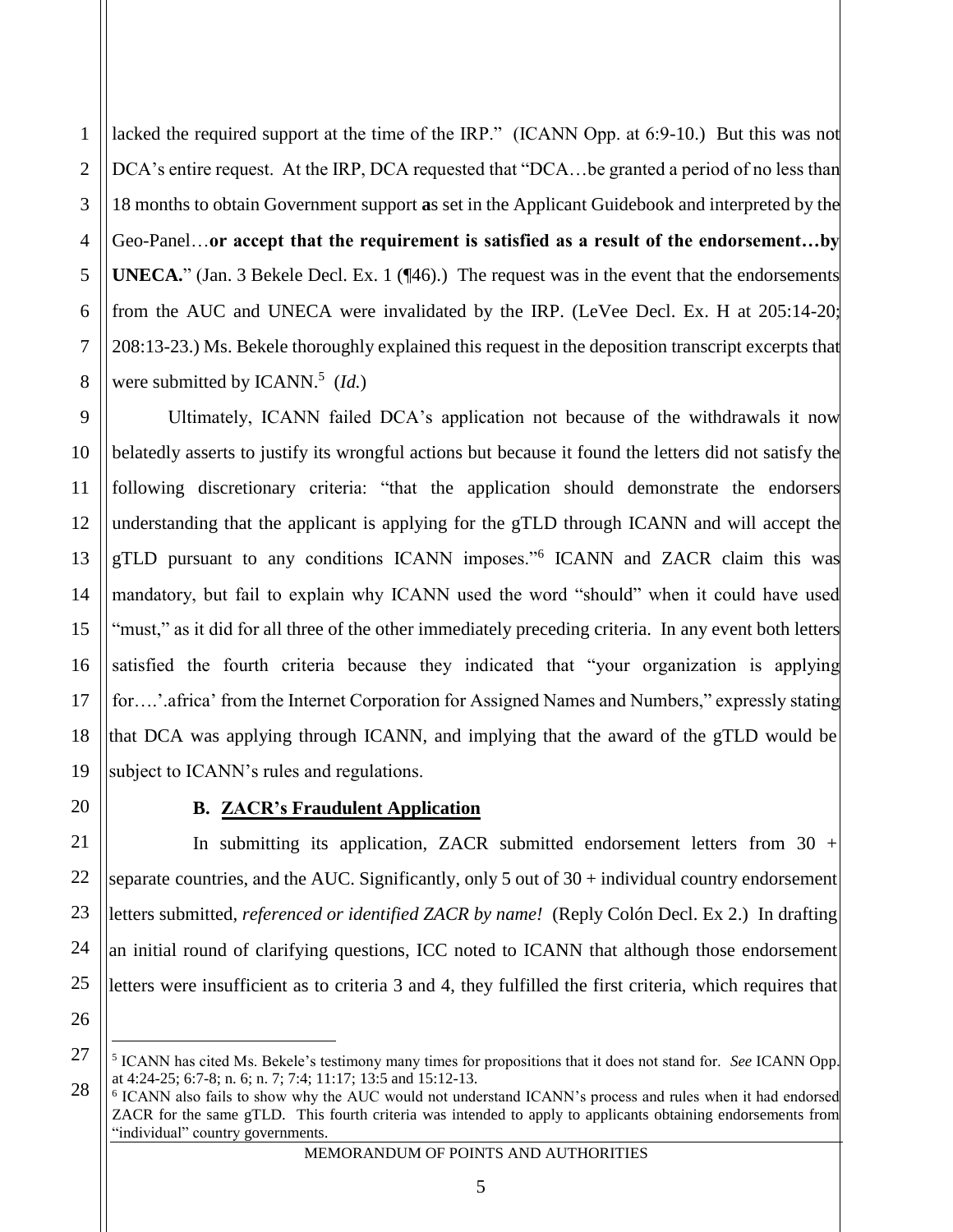1 2 3 the "letter must clearly express the government's or public authority's support for or non-objection to **the applicant's** application. (*Id.* Ex. 3; Jan. 3 Bekele Decl. Ex. 3, § 2.2.1.4.2.3 (emphasis added).)

5

11

17

21

4 6 7 8 9 10 12 13 14 15 16 18 19 20 22 Because ZACR's endorsements letters did not even identify ZACR by name there is no legitimate way ICANN could conclude the letters demonstrate that the government or public authority support ZACR. Instead, as the IRP finding evidenced, the  $30 +$  endorsement letters indicated that they endorsed the AUC's reserved names initiative. (Reply Colón Decl. Ex. 2.) That initiative was rejected by ICANN on March 8, 2012. (Jan. 3 Bekele Decl. Ex. 10.) It is indisputable that ZACR knew its endorsements were not appropriate and **still appropriated such letters as its own letters of endorsements, for the purposes of its application, and still submitted them**, despite its public claim for many years that it has the support of African Governments. Yet the ICC and ICANN collaborated in making the public believe that ZACR's endorsements – which endorsed a separate initiative – were sufficient. (Reply Colón Decl. Ex. 3.) Only when the actual letters came out in the IRP process was the truth revealed. ICANN also overlooked the fact that ZACR purportedly applied on behalf of the community when its application did not qualify as such. The ZACR application was not community-based; nor did it identify the target community based on its answers to the evaluation questions submitted along with its application. (Jan. 3 Bekele Decl.,  $\sqrt{22}$ , Ex. 16.) Moreover, that ZACR's application was selected by the AUC during its request for proposals ("RFP") does not make ZACR's application any more legitimate than DCA's – the RFP was a process completely outside the framework of ICANN's gTLD application process, called for a "community" applicant rather than a standard applicant, and ZACR was an AUC puppet from the outset.

23 24 25 26 27 28 Finally, although ZACR clearly stated that it was applying on behalf of the AUC, and the AUC has now admitted it was ZACR's "partner," ICANN again overlooked its rules and declined to run a background check or review of qualifications on the AUC, an actual applicant. (Jan. 3 Bekele Decl. **[5, Ex. 3, § 1.1.2.1.**) Only ZACR was required to undergo review, and even there ICANN gave ZACR multiple opportunities to re-submit portions of its application that were not adequate upon initial submission such as its endorsement letter from the AUC and its Contingency Operations Instrument, which ZACR directly negotiated with ICANN after the fact.

MEMORANDUM OF POINTS AND AUTHORITIES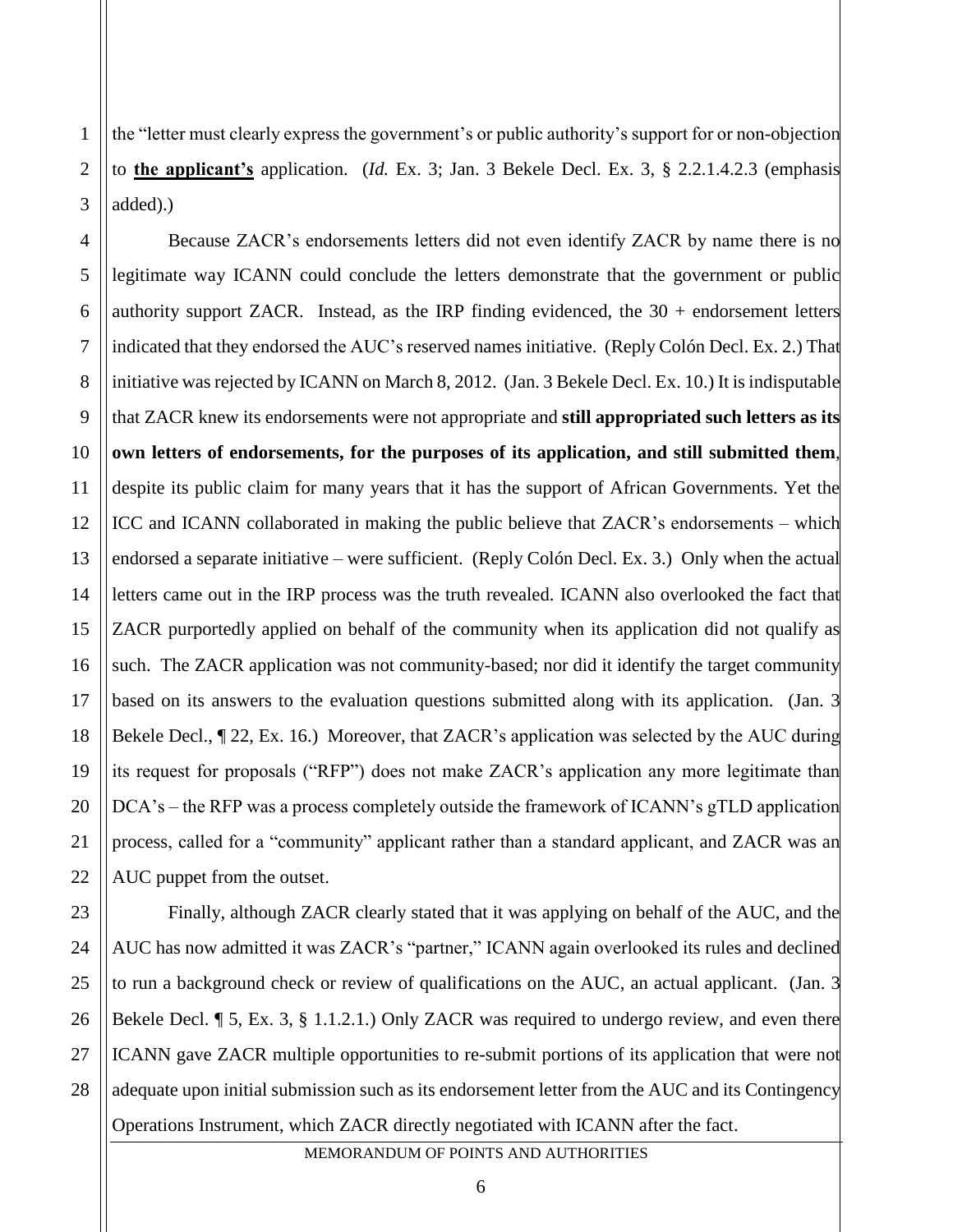#### **C. DCA is harmed by ICANN intentionally breaking its promises**

DCA campaigned for years, spending significant sums of money and expending countless hours, only to be given intentionally disparate and unfair treatment in the processing of its .Africa gTLD application. The harm is not limited to ICANN's failure and IRP's finding of ICANN's failure to follow its rules. The failure of ICANN to follow its rules will result in the inequitable grant of the .Africa gTLD to ZACR, who for the reasons stated within this brief and DCA's previous briefs, should not be awarded the gTLD.

#### **III. ARGUMENT**

#### **A. DCA Is Likely to Succeed on its Second Cause of Action**

ICANN's IRP found that ICANN failed to follow its rules and bylaws, and thus failed to treat DCA's and ZACR's applications fairly and equally. To prove its claim for intentional misrepresentation, DCA must show (1) misrepresentation; (2) knowledge of falsity; (3) intent to defraud; (4) justifiable reliance; and (5) damages. *Lazar v. Superior Court* (1996) 12 Cal.4th 631, 638; Cal. Civ. Code §1709. ICANN does not clearly identify which elements it feels DCA cannot meet, however, it does assert that it made no misrepresentations and that any harm to DCA was redressed after the IRP. DCA has shown that ICANN misrepresented: (1) that it would "make decisions by applying documented policies neutrally and objectively, with integrity and fairness; (2) that it would "operate the maximum extent feasible in an open and transparent manner and consistent with procedures designed to ensure fairness; (3) that it would "be accountable to the Internet community for operating in a manner that is consistent with these Bylaws, and with due regard to the core values set forth in Article 1 of [its] Bylaws; (4) that it would carry[] out its activities in conformity with relevant principles of international law and the application of international conventions and local law…"; and (5) that the IRP provided actual redress to applicants. (Jan. 3 Bekele Decl.  $\parallel$  3, Ex. 1,  $\parallel$  94-98.)

The IRP expressly found that ICANN did not act in accordance with its Bylaws and Articles of Incorporation because it treated DCA unfairly. (Jan. 3 Bekele Decl. Ex. 1,  $\P$  109, 113.) ICANN and ZACR claim that DCA suffered no further harm because ICANN provided DCA with all necessary redress after the IRP. (ICANN Opp. at II(a)(3) and (4); ZACR Opp. at 10:25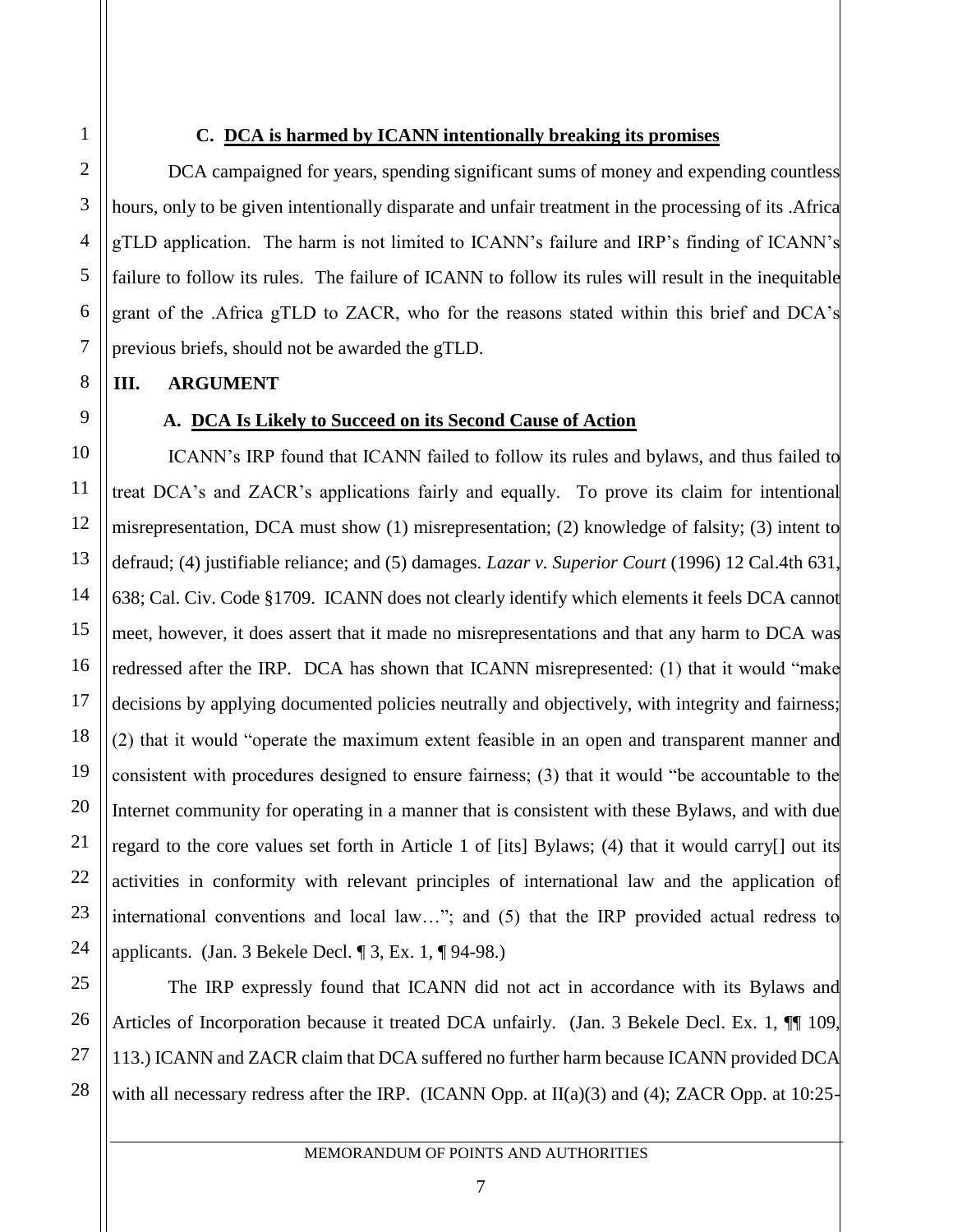2 3 4 5 11:6.) But ICANN did not provide all necessary redress and continued to treat DCA unfairly and in violation of ICANN's own rules. (Colón Reply Decl. Ex. 1.) After DCA responded to the first set of clarifying questions, ICC staffer Mark McFadden suggested that ICANN provide DCA with additional language explaining why DCA's endorsements were insufficient for the fourth, discretionary criteria. (*Id.*) Nevertheless, ICANN instructed McFadden and the ICC to issue the same exact clarifying questions although McFadden and the ICC should have been acting independently. ICANN wanted to fail DCA's application so that it could honor the registry agreement it had already improperly signed with ZACR.

DCA's endorsements for .Africa were sufficient and ICANN's GNP arbitrarily rejected DCA's application to favor ZACR under a discretionary criteria for baseless reasons. ICANN never questioned whether the AUC or UNECA withdrew their support, but only questioned criteria four of the endorsement requirements, and DCA's endorsements met that requirement as well. As to DCA's endorsement from UNECA, this endorsement was never withdrawn. Rather, after the fact, in response to a request from the AUC, UNECA's legal office – not the office of the Executive Secretary that had issued the endorsement -- wrote to the AUC and stated that it did not consider itself a valid endorser. (Jan. 3 Bekele Decl. Ex. 9.) But the ICC had already made the determination that UNECA counted as an endorser. (*Id.* Ex. 19.) Contrary to the Guidebook, ICANN tolled the review of DCA's application following the GAC advice. (Jan. 3 Bekele Decl., Ex. 3, § 3.1): This impacted DCA's public legitimacy and removed any possibility of constructive engagement with the AUC of the type required to amend the endorsement letter.

ICANN improperly concludes that any harm DCA suffered was remedied by the IRP. As just explained, ICANN continued to process DCA's application unfairly even after the IRP. Moreover, the IRP did not address the monetary harm DCA suffered in relying on ICANN's misrepresentations, including the \$185,000 it spent on application fees and the expenditures since then in order to obtain the gTLD.

DCA will succeed on the merits of its claim for intentional misrepresentation.

#### **B. DCA demonstrates a likelihood of success on its fifth cause of action**

MEMORANDUM OF POINTS AND AUTHORITIES ICANN makes no argument against DCA's fifth cause of action other than "[f]or the same reasons that DCA lacks any likelihood of success on the second cause of action, so too does DCA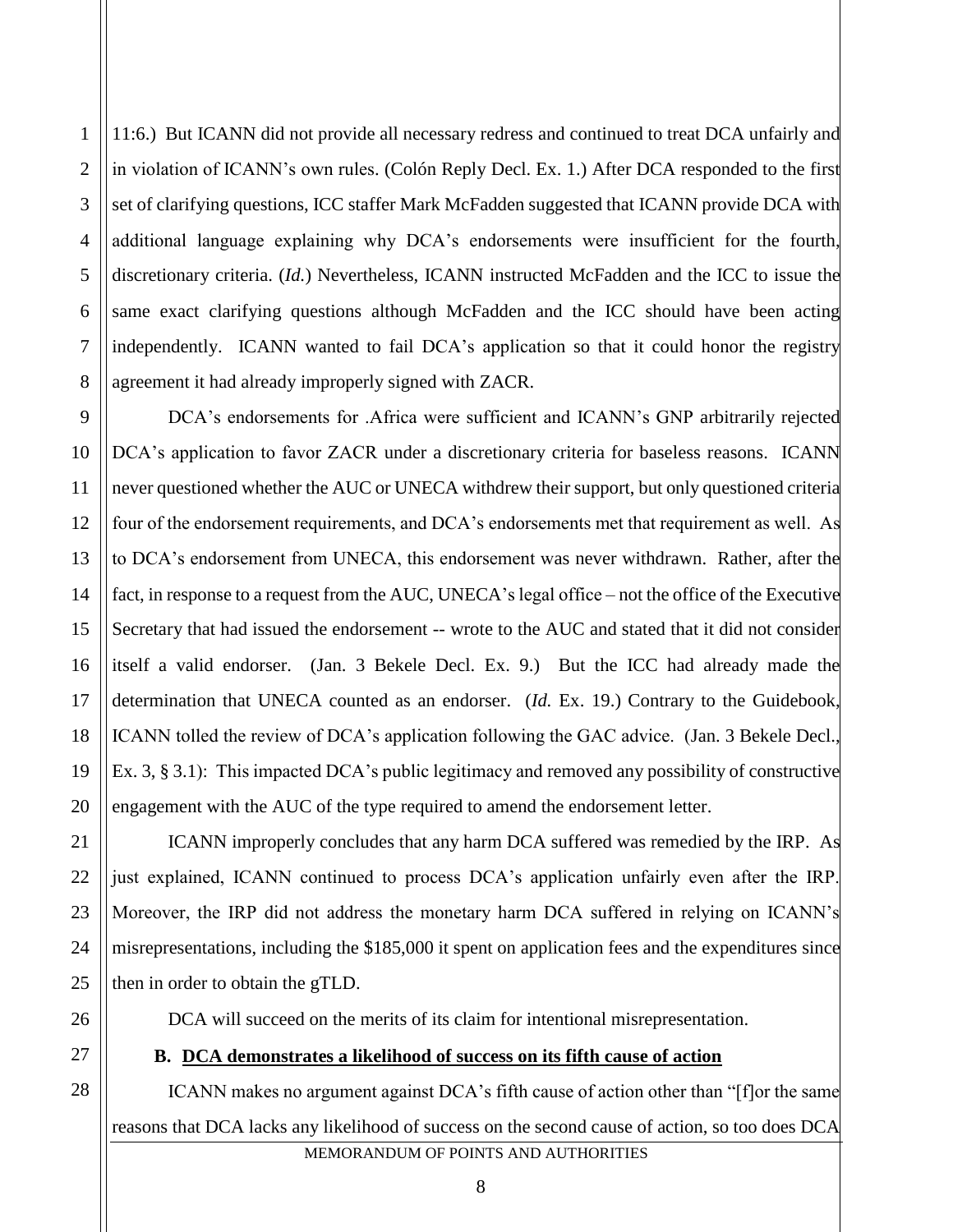3 4 6 lack any likelihood of success on the fifth cause of action." (ICANN Opp. at 13:21-14:1). But DCA was treated unfairly, deceptively, and fraudulently.<sup>7</sup> DCA applied for, and its application was rejected for no specific reason at all, *i.e.* arbitrarily. (Jan. 3 Bekele Decl. Ex. 1 (¶104).) DCA was lead to believe that it would receive fair, equal, transparent, and indiscriminate processing of its application, which it did not. The IRP determined that ICANN failed to follow its rules in processing DCA's application and this behavior continued after the IRP as well as explained in Section III.A, *supra.*.

Accordingly, DCA will succeed on its fifth cause of action.

### **C. The harm standard is a balance of relative harms and DCA's outweighs all others.**

If the PI is denied, DCA will have to terminate operations as its funding will cease and such harm outweighs the harm of any other interested parties. (*Id.* ¶ 40.) The second factor for the court to consider is "the interim harm to the respective parties if an injunction is granted or denied." *Pittsburg Unified School District v. S.J. Amoroso Construction Co., Inc.* (2014) 232 Cal.App.4th 808, 813-814.<sup>8</sup> Even though DCA is not required to demonstrate "irreparable harm" as ZACR and ICANN suggest, the destruction of DCA's business is irreparable harm. Contrary to what ZACR asserts, DCA is operational. DCA is a Mauritius Trust. (Reply Bekele Decl. ¶ 3.) The "nonoperational" entity that ZACR refers to, is actually DCA Registry, a wholly-owned subsidiary of DCA that will manage the .Africa gTLD if awarded to DCA. (*Id.*)

ZACR claims that monetary harm cannot support the granting of an injunction because it is not irreparable (ZACR Opp. at 13:23-25), but ZACR itself only demonstrates (insufficient) monetary harm if the PI is granted. However, its damages for "expenditures" and lost opportunities are speculative as presented. (*See* ZACR Opp. at 14:3-18.)

ZACR argues that the harm to the public justifies denying the PI, but provides only vague self-serving claims in a declaration from the AUC, essentially an applicant itself for .Africa, and speculative claims about a non-operational charity. *See* (Declaration of Moctar Yedaly, ¶ 18.)

26 27

 $\overline{a}$ 

28

1

2

5

7

8

9

10

11

12

13

14

15

16

17

18

19

20

21

22

23

24

25

MEMORANDUM OF POINTS AND AUTHORITIES

<sup>7</sup> ICANN claims that "DCA does not assert a claim under the unlawful or fraudulent prongs, but only the 'unfair' prong. (ICANN Opp. at 14:21-22). To the contrary, DCA's Operative Complaint states "Defendant's conduct…constitutes unlawful, unfair, or fraudulent business acts or practices…." FAC ¶ 97.  $8$  As indicated in the Court's December 22, 2016 tentative ruling, this is not the standard. (Jan. 3 Brown Decl. Ex 3.)